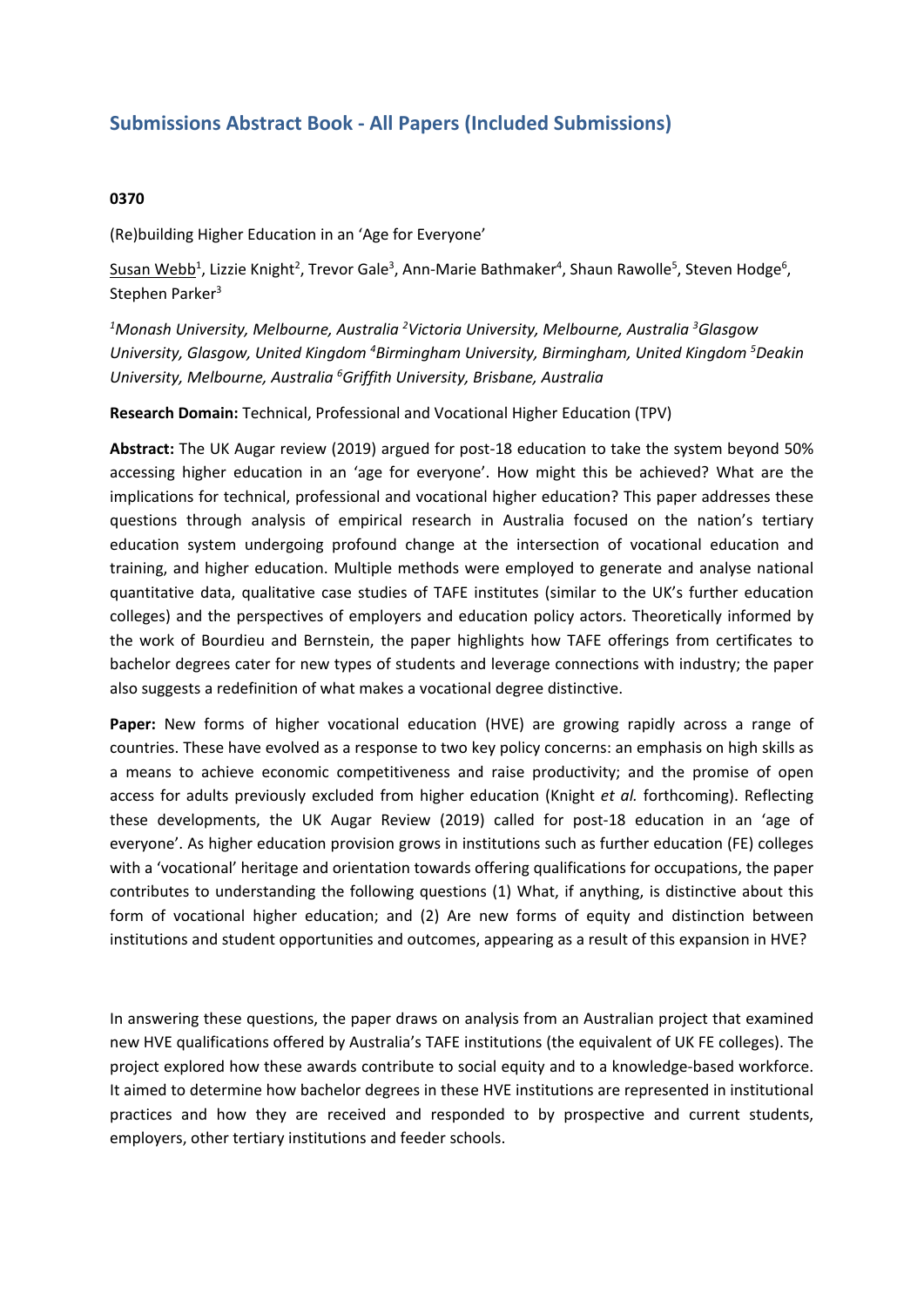A multi-method approach was employed to generate and analyse national quantitative data, qualitative case studies of TAFE institutes and the perspectives of employers and education policy actors, Data included interviews and <sup>a</sup> survey with current students and employers, vocational institution managers and teachers, and publicly available marketing messages and statistical data. These data contributed to deep case studies of HVE institutions in Melbourne and Sydney located within <sup>a</sup> wider context of TAFE practices across Australia derived from interviews with leaders and analysis of the marketing strategies of universities in the 'line of sight' of TAFE providers, prospective students and employers, and policy documents from government and national organisations.

The paper contributes to literature arguing that parallel post-18 pathways of HE and vocational education and training have produced two different conceptions of distinction. System theory and neo-institutional theory posit an account of the distinctiveness of HVE in an expanding/expanded HE system responding to new and different students who have different needs, by offering distinctive curriculum and pedagogy (Clark 1960; Teichler 1998, 2008; Parry 2015). In contrast, accounts influenced by Bourdieu (1984) offer <sup>a</sup> different understanding of distinction that relates the development of taste for degrees from vocational education providers to the bounded choices available to these new and different students and the power of other social groups and institutions to reproduce their influence through the devaluation of HVE degrees in an expanded HE system (Gale forthcoming). Both conceptions of distinction offer models of reproduction, but the mechanisms of this reproduction differ widely.

The paper specifically addresses how messages about HVE degrees may come to signify taste to students considering entering the field, and how their distinctiveness might be conveyed to students. While Bourdieu's notion of distinction provides <sup>a</sup> broad language to understand the relationship between HVE degrees and those offered by universities, these insights are usefully complemented by other concepts offered by Bernstein and neo-institutional theory which elucidate the practices of TAFE institutions. Using this combination of frames, the paper shows that higher education at TAFE provides <sup>a</sup> valuable route to high skills for some disadvantaged students, particularly those with <sup>a</sup> 'taste' for more applied and vocational curricula and personalised pedagogies with small group cohort-based teaching and learning. In these ways, TAFE practices are making <sup>a</sup> difference to the lives and career opportunities of many students by catering to new types of students and leveraging connections with industry. On the one hand, this analysis stresses the equivalence of the baccalaureate degree across an expanded HE system and suggests <sup>a</sup> redefinition of what makes <sup>a</sup> degree distinctive. On the other, the distinction of university education, and particularly that from elite institutions in sustaining the reproduction of powerful social groups, may be *misrecognised*.

The project on which this account is based was completed in 2020. As other countries, such as the UK, expand the role of FE providers offering HVE, this analysis of the distinctiveness or distinction of baccalaureate offerings in Australian TAFEs provides <sup>a</sup> useful comparison and basis for further research, given that these two countries share <sup>a</sup> long tradition of policy borrowing, particularly with respect to HE and social inclusion policy and practice (Gale 2011).

**References:** Augar Review, 2019. *Independent panel report to the Review of Post-18 Education and Funding, May 2019*. Accessed from: www.gov.uk/government/publications.